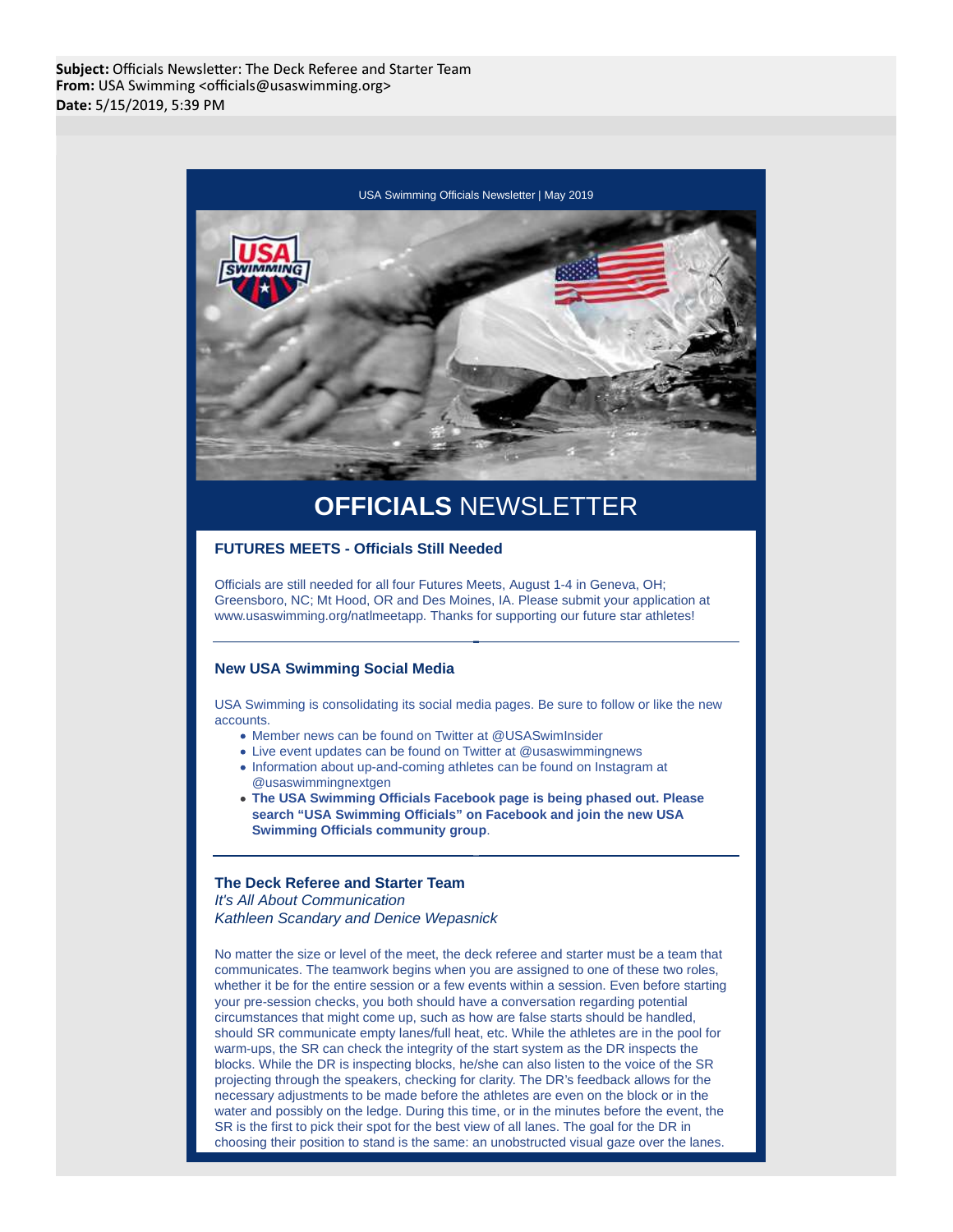However, the DR must also keep in mind that their outstretched arm, signifying the heat has been given to the SR, must be easily and peripherally visible. This is another example of the teamwork necessary to ensure the SR, as well as the DR, maintains sight of all athletes at the blocks before the start.

The SR may report to the DR when the anticipated number of athletes are all present, or only when there is an empty lane, depending on what is in established the pre-session dialogue. The short whistles are blown and as the athletes are transitioning onto the blocks, the DR hands over the heat to the SR. It is now up to the SR to decide when to give the start command and the start signal. If all is well, the two watch the swimmers break the surface before going into their distinctly different roles. The SR, who is aware of the amount of time the DR is spending processing calls, can be very helpful by providing information on which swimmer is trailing behind and anything of importance regarding athletes in the next heat. The DR can help the SR by their own demeanor and walking away to take calls. This allows the SR to calmly observe the behavior of the swimmers in the next heat.

Prior to the start, an issue that has the potential to create inequity may require the DR to retract their arm and tell the SR to stand the heat. If need be, the DR may ask the SR to have the athletes step down carefully. The field has been returned to the DR, at this point. The team may spend a moment in conference, take action if needed, and bring the heat back onto the blocks with the DR blowing the long whistle. The SR is equally responsible for making sure that the athletes are settling and are not distracted. In some instances, the command to stand is used at the discretion of the SR if the starter feels that there may be the possibility of inequity at the start while the arm of the DR remains extended. Should a false start occur, both the SR and DR mark their sheet independent of one another. The SR initiates the call by approaching the DR, observing first whether radio communication is taking place. The SR uses a phrase that will get the DR's attention, like, "I have a potential…" or "Did you see anything?" The two show their sheet with the markings on the lane of the swimmer who committed the false start, thus solidifying the independence of their calls.

The goal of effective communication between the SR and DR is to develop a team approach to ensure the best possible outcome for the athletes we serve.

## **Important Upcoming Dates**

- May 17th-19th, 2019 Eastern/Central Zone Workshop Chicago, IL
- June 4th, 2019 USA Swimming winter meet applications open
- June 21st-23rd, 2019 LSC Officials Chairs Workshop Charlotte, NC
- September 10th-September 15th, 2019 USAS Convention St. Louis, MO

# **Summary of the Nationals Officials Committee (NOC) Meeting – April 27** Kathleen Scandary, National Officials Committee Chair

Results of a survey taken by LSC Officials Chairs and those attending the winter national meets this past December and January revealed common themes and interesting data. The strongest message was one of being more transparent in our decisions. Another frequently made comment to the NOC was that officials do not publicly celebrate accomplishments, or showcase those who are moving into meet referee positions for the very first time. While at dinner, we celebrated the officials who are serving as meet referees for the 2019 USA Swimming five-star national meets and international assignments. They are listed below. Acting within the theme of transparency, committee members were asked to submit their suggestion for Olympic Trials Meet Referee. The choice of Clark Hammond was announced at our dinner for celebrating with the other meet referees referenced earlier. Furthermore, we have asked the LSC Officials Chairs to contribute to the Olympic Trials deck officials nominees list by submitting five names of deserving officials from their own LSC who meet rather stringent criteria.

Based on the results of the survey, the twelve of us at the meeting looked critically at the five areas identified for strategic change and developed plans. Going forward, we will expound upon these and create measurable outcomes. For each of the five topics, two members will continue the work over the summer and present the final product at convention.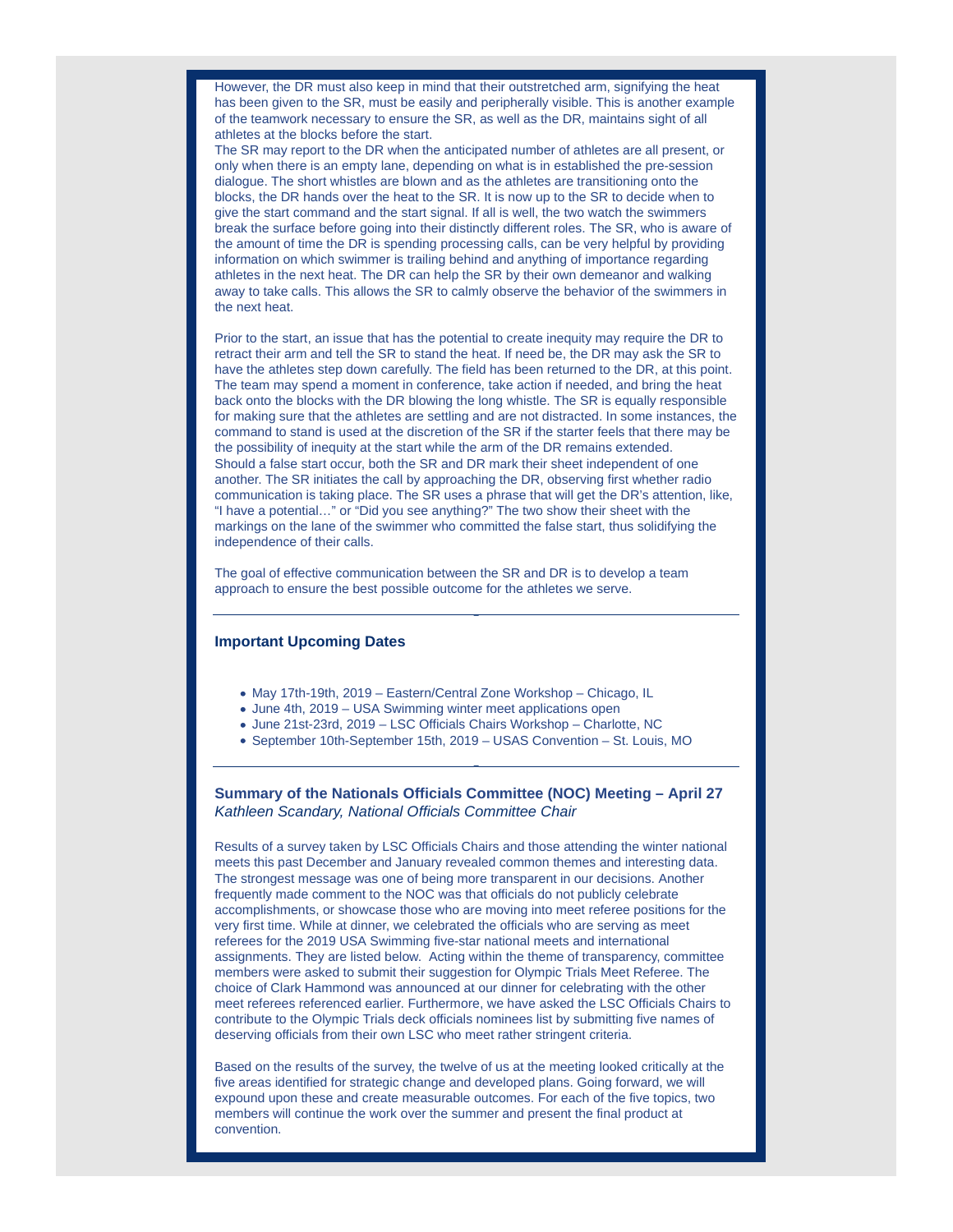Our committee is fortunate to have Jim Holcomb, who has agreed to remain on the committee as an active member. Jim is instrumental in blending historical perspectives to our discussions, with suggesting multiple avenues by which we can the adopt changes identified by the survey. Our athletes also contributed greatly to the process by providing their perspective. Thanks to both Shelby Mullendore who gave up time as a studentathlete to be present, and Jack Swanson who was part of the action by way of cell phone!

Here is a quick summary of other items:

- The Mentoring and Evaluation sub-committee will be led by Dana Covington. LSC Officials Chairs will be informed of the process of advancement to, or within the list of national evaluators when they meet next month, in Charlotte.
- Sandy Drake and Matt Wilson spoke to Open Water events and will be overseeing education and promotion in this area of officiating.
- Matt Wilson heads up the OTS and has a two-member sub-committee to attend to the number of requests for OQM status and changes in certification levels of officiating.
- Anne Lawley, Education and Forms, prepared a number of potential form changes for our discussion and decisions. Look for these on the USA swimming website soon. She will be active in the development of materials for our workshops as well.
- Clark Hammond brought up five specific rules that will receive attention at the Rules and Regulations meeting at the end of this month, in Florida.
- Scott Mengelkoch has taken over the quarterly conference call with the LSC Chairs and will help Jack Swanson, athlete, with the bi-monthly newsletter.
- Bill Rose and his committee have finished the updates on the online tests, and they are live for use on the website.
- Eddie Hughes updated all of us on issues regarding the YMCAs.

# **Meet Referee Selections and Officials Representing at International Events**

#### **Summer Meets**

- Nationals Dave Coddington
- Junior Nationals Trish Martin
- Futures Phil Lakota (Oregon), Peter LaGow (Iowa), Mickey Smythe (Ohio), Anne Lawley (North Carolina)

#### **Winter Meets**

- Toyota US Open Jamie Cahn
- Speedo Winter Juniors East Jason Johnson
- Speedo Winter Juniors West Don Hougardy

#### **International Meets Officials**

- World Champs Fran Werner (SR), Wayne Shulby (ITO), Sandy Drake (Open Water)
- World Junior Champs Robert Broyles (ITO)
- Pan Ams Lisa Vetterlein (Deck Official/SR), Pam Wilson (Open Water)
- Pan Am Junior Open Water Champs Matt Wilson, Pam Wilson, Sandy Drake, Tom Lombardo
- World University Games Amy Hoppenrath (ITO)

#### **Officials' Excellence Award April 2019**

James Hanton - Minnesota Swimming

Jim Hanton served as Admin Vice Chair for the Minnesota Swimming from 2009-2013 as well as General Chair from 2013-2017, and was instrumental in the adoption of the Competitive Excellence Initiative. Jim has officiated at every level in the state of Minnesota, and continues to volunteer his weekends even after his children have left the sport. Jim can usually be found on a pool deck at least three out of every four weekends a month, offering his time in any role to fill the need of the LSC. Jim is willing to travel to any corner of the state, often with late notice, to lend a hand wherever needed. Jim is also



continually mentoring officials, young and old, providing encouragement and resources to keep officials informed and engaged. Still, Jim holds the athletes above all else and is frequently keeping balance and fairness across the competitions. As one official put it, Jim is the example for which all officials should aspire to be.